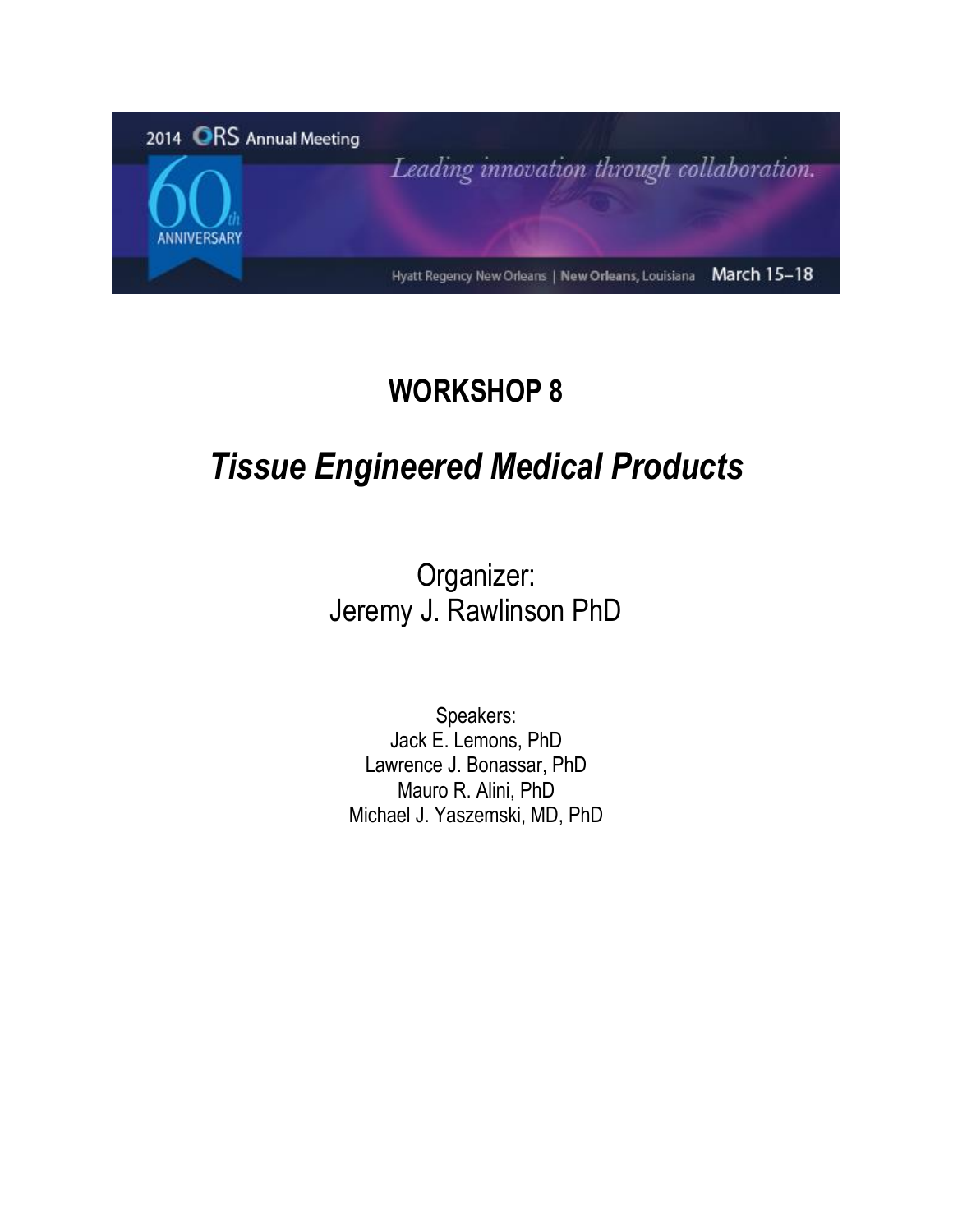### Standards for Tissue Engineered Medical Products J. Lemons, University of AL at Birmingham Abstract

The developments of consensus standards for orthopaedic and other medical products were initiated within the American Society for Testing and Materials (ASTM) through the formation of Committee F04 in the early 1960's. Within a decade, hundreds of documents were processed and standards published. Considerable emphasis was placed on specifications for synthetic origin biomaterial properties and testing methods for obtaining quantitative data about components and constructs of implant devices. Another aspect included guides and terminologies where groups comprised of users, manufacturers and general interests came together twice annually to achieve consensus. To assist in gaining current science and technology, focused Workshops and Symposia were held, leading to pier-reviewed information as Standard Technical Publications (STP's). In the 1990's, this process was expanded to include Tissue Engineered Medical Product Standards (TEMPS). Since this area of medical products was rapidly evolving and many were in a phase of research, terminology and reference materials were considered as a starting point.

The TEMPS activities, named Division IV of ASTMFF04 expanded rapidly as the multiple benefits of developing consensus standards were realized, especially consideration for Food and Drug Administration (FDA) regulatory processes. At this time, the FDA has formally recognized many of the TEMPS and Division IV remains very alive at the May and November meetings.

Since consensus standards are developed for intended applications, the need for extending research and development towards applications (medical-products) strongly supports the need for more basic and applied information and interpretation related to the intended benefit to risk ratio. Those participating in ASTMF04 and especially standards related to TEMPS, continue to seek more participation. One intent of this presentation is to offer an open invitation to members and participants of the Orthopaedic Research Society (ORS). If questions exist, please contact the author or the organizers of this Workshop.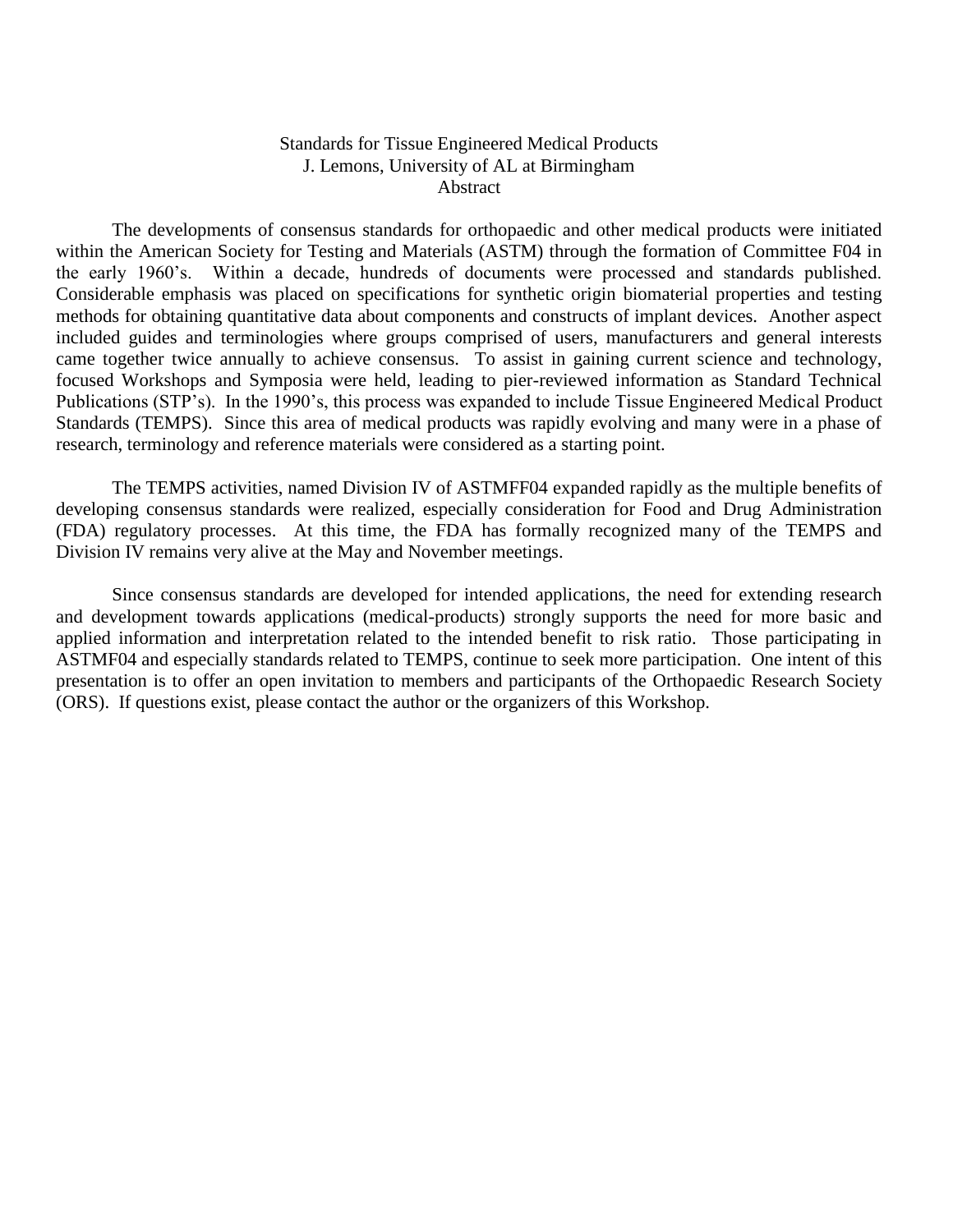Current list of ASTM F04 Standards on Tissue Engineered Medical Products

F04.41 Classification and Terminology for TEMPs

F2211-13 Standard Classification for Tissue Engineered Medical Products (TEMPs) F2311-08 Standard Guide for Classification of Therapeutic Skin Substitutes F2312-11 Standard Terminology Relating to Tissue Engineered Medical Products

F04.42 Biomaterials and Biomolecules for TEMPs

F2027-08 Standard Guide for Characterization and Testing of Raw or Starting Biomaterials for Tissue-Engineered Medical Products

F2064-00(2006)e1 Standard Guide for Characterization and Testing of Alginates as Starting Materials Intended for Use in Biomedical and Tissue-Engineered Medical Products Application

F2103-11 Standard Guide for Characterization and Testing of Chitosan Salts as Starting Materials Intended for Use in Biomedical and Tissue-Engineered Medical Product Applications

F2131-02(2012) Standard Test Method for In Vitro Biological Activity of Recombinant Human Bone Morphogenetic Protein-2 (rhBMP-2) Using the W-20 Mouse Stromal Cell Line

F2150-13 Standard Guide for Characterization and Testing of Biomaterial Scaffolds Used in Tissue-Engineered Medical Products

F2212-11 Standard Guide for Characterization of Type I Collagen as Starting Material for Surgical Implants and Substrates for Tissue Engineered Medical Products (TEMPs)

F2259-10(2012)e1 Standard Test Method for Determining the Chemical Composition and Sequence in Alginate by Proton Nuclear Magnetic Resonance (1H NMR) Spectroscopy

F2260-03(2012)e1 Standard Test Method for Determining Degree of Deacetylation in Chitosan Salts by Proton Nuclear Magnetic Resonance (1H NMR) Spectroscopy

F2347-11 Standard Guide for Characterization and Testing of Hyaluronan as Starting Materials Intended for Use in Biomedical and Tissue Engineered Medical Product Applications

F2450-10 Standard Guide for Assessing Microstructure of Polymeric Scaffolds for Use in Tissue Engineered Medical Products

F2602-13 Standard Test Method for Determining the Molar Mass of Chitosan and Chitosan Salts by Size Exclusion Chromatography with Multi-angle Light Scattering Detection (SEC-MALS)

F2603-06(2012) Standard Guide for Interpreting Images of Polymeric Tissue Scaffolds

F2605-08e1 Standard Test Method for Determining the Molar Mass of Sodium Alginate by Size Exclusion Chromatography with Multi-angle Light Scattering Detection (SEC-MALS)

F2791-09 Standard Guide for Assessment of Surface Texture of Non-Porous Biomaterials in Two **Dimensions** 

F2883-11 Standard Guide for Characterization of Ceramic and Mineral Based Scaffolds used for Tissue-Engineered Medical Products (TEMPs) and as Device for Surgical Implant Applications F2900-11 Standard Guide for Characterization of Hydrogels used in Regenerative Medicine

F04.43 Cells and Tissue Engineered Constructs for TEMPs

F2149-01(2007) Standard Test Method for Automated Analyses of Cells-the Electrical Sensing Zone Method of Enumerating and Sizing Single Cell Suspensions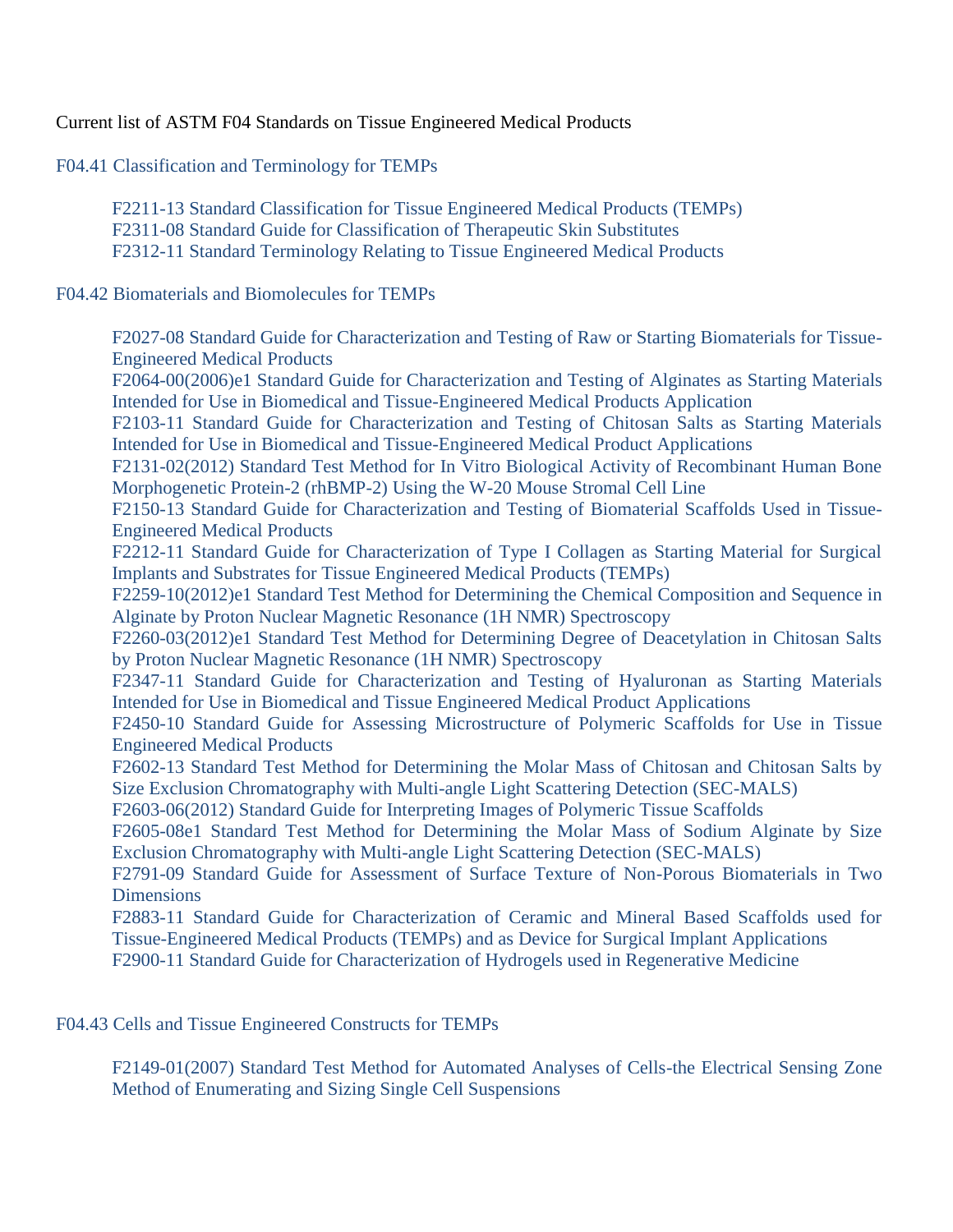F2210-02(2010) Standard Guide for Processing Cells, Tissues, and Organs for Use in Tissue Engineered Medical Products

F2315-11 Standard Guide for Immobilization or Encapsulation of Living Cells or Tissue in Alginate Gels

F2664-11 Standard Guide for Assessing the Attachment of Cells to Biomaterial Surfaces by Physical **Methods** 

F2739-08 Standard Guide for Quantitating Cell Viability Within Biomaterial Scaffolds

F2944-12 Standard Test Method for Automated Colony Forming Unit (CFU) Assays—Image Acquisition and Analysis Method for Enumerating and Characterizing Cells and Colonies in Culture

## F04.44 Assessment for TEMPs

F2451-05(2010) Standard Guide for in vivo Assessment of Implantable Devices Intended to Repair or Regenerate Articular Cartilage

F2529-13 Standard Guide for in vivo Evaluation of Osteoinductive Potential for Materials Containing Demineralized Bone (DBM)

F2721-09 Standard Guide for Pre-clinical in vivo Evaluation in Critical Size Segmental Bone Defects F2884-12 Standard Guide for Pre-clinical in vivo Evaluation of Spinal Fusion

F2903-11 Standard Guide for Tissue Engineered Medical Products (TEMPs) for Reinforcement of Tendon and Ligament Surgical Repair

F04.45 Adventitious Agents Safety

F2383-11 Standard Guide for Assessment of Adventitious Agents in Tissue Engineered Medical Products (TEMPs)

F04.46 Cell Signaling

No standards to date.